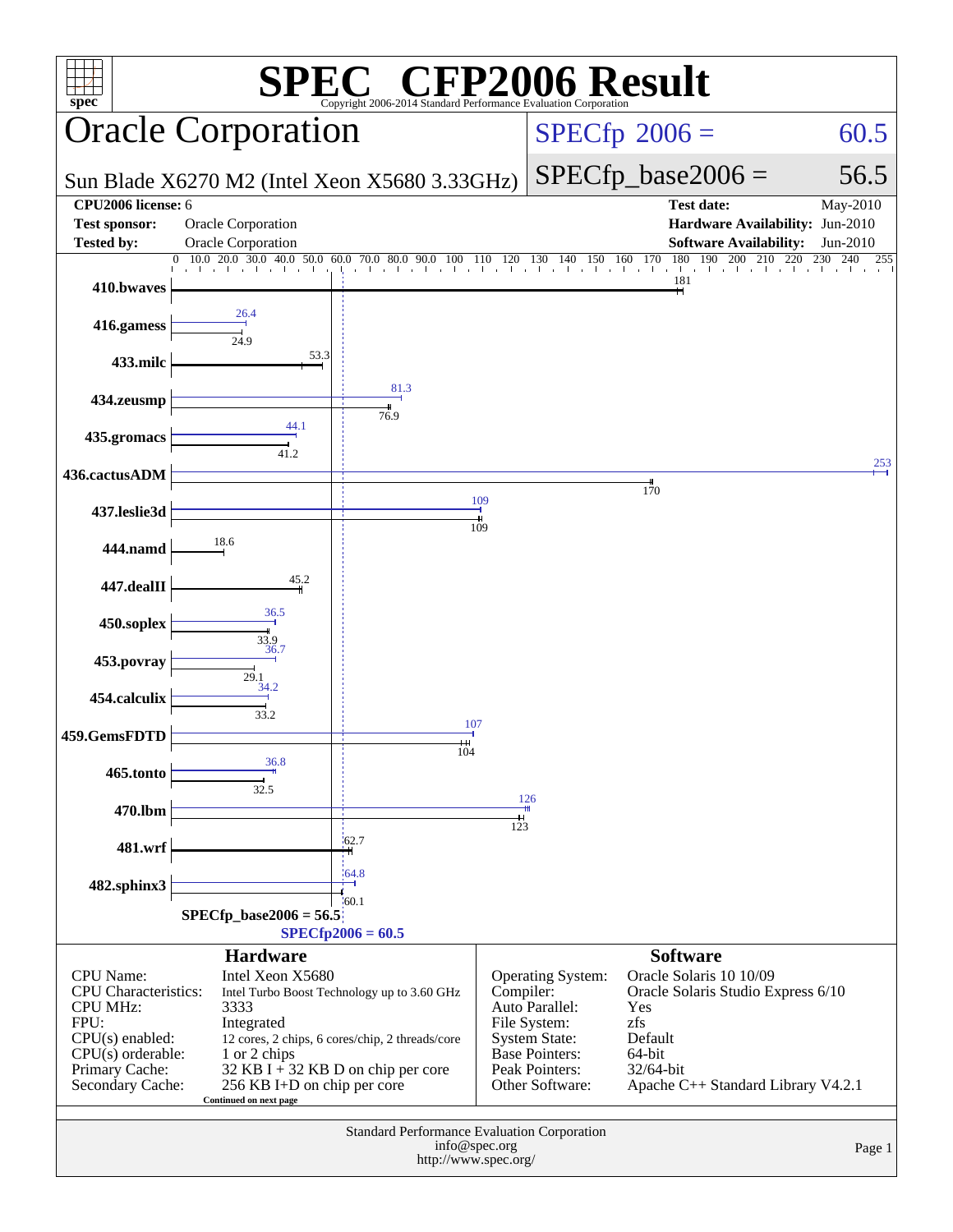

# Oracle Corporation

### $SPECfp2006 = 60.5$  $SPECfp2006 = 60.5$

Sun Blade X6270 M2 (Intel Xeon X5680 3.33GHz)

**[Test sponsor:](http://www.spec.org/auto/cpu2006/Docs/result-fields.html#Testsponsor)** Oracle Corporation **[Hardware Availability:](http://www.spec.org/auto/cpu2006/Docs/result-fields.html#HardwareAvailability)** Jun-2010 **[Tested by:](http://www.spec.org/auto/cpu2006/Docs/result-fields.html#Testedby)** Oracle Corporation **[Software Availability:](http://www.spec.org/auto/cpu2006/Docs/result-fields.html#SoftwareAvailability)** Jun-2010 [L3 Cache:](http://www.spec.org/auto/cpu2006/Docs/result-fields.html#L3Cache) 12 MB I+D on chip per chip<br>Other Cache: None [Other Cache:](http://www.spec.org/auto/cpu2006/Docs/result-fields.html#OtherCache) [Memory:](http://www.spec.org/auto/cpu2006/Docs/result-fields.html#Memory) 48 GB (12 x 4 GB DDR3-1333 CL9, 2 Rank, ECC) [Disk Subsystem:](http://www.spec.org/auto/cpu2006/Docs/result-fields.html#DiskSubsystem) 1 x 300 GB, SAS, 10000 RPM [Other Hardware:](http://www.spec.org/auto/cpu2006/Docs/result-fields.html#OtherHardware) None

 $SPECTp\_base2006 = 56.5$ **[CPU2006 license:](http://www.spec.org/auto/cpu2006/Docs/result-fields.html#CPU2006license)** 6 **[Test date:](http://www.spec.org/auto/cpu2006/Docs/result-fields.html#Testdate)** May-2010

**[Results Table](http://www.spec.org/auto/cpu2006/Docs/result-fields.html#ResultsTable)**

|                        | <b>Base</b>                                                                                              |              |                |       |                |       | <b>Peak</b>    |              |                |              |                |              |
|------------------------|----------------------------------------------------------------------------------------------------------|--------------|----------------|-------|----------------|-------|----------------|--------------|----------------|--------------|----------------|--------------|
| <b>Benchmark</b>       | <b>Seconds</b>                                                                                           | <b>Ratio</b> | <b>Seconds</b> | Ratio | <b>Seconds</b> | Ratio | <b>Seconds</b> | <b>Ratio</b> | <b>Seconds</b> | <b>Ratio</b> | <b>Seconds</b> | <b>Ratio</b> |
| 410.bwayes             | 76.0                                                                                                     | 179          | 75.2           | 181   | 75.1           | 181   | 76.0           | 179          | 75.2           | 181          | 75.1           | 181          |
| 416.gamess             | 785                                                                                                      | 24.9         | 785            | 24.9  | 785            | 24.9  | 742            | 26.4         | 742            | 26.4         | 742            | 26.4         |
| $ 433 \text{.}$ milc   | 172                                                                                                      | 53.3         | 172            | 53.3  | 200            | 45.9  | <u>172</u>     | 53.3         | 172            | 53.3         | 200            | 45.9         |
| $434$ . zeusmp         | 119                                                                                                      | 76.5         | 118            | 77.3  | 118            | 76.9  | 112            | 81.3         | 112            | 81.2         | 112            | 81.3         |
| 435.gromacs            | 173                                                                                                      | 41.2         | 173            | 41.2  | 173            | 41.2  | 162            | 44.1         | 162            | 44.1         | 162            | 44.1         |
| 436.cactusADM          | 70.3                                                                                                     | 170          | 70.6           | 169   | 70.4           | 170   | 47.2           | 253          | 47.3           | 253          | 48.1           | 248          |
| 437.leslie3d           | 86.6                                                                                                     | 109          | 86.4           | 109   | 85.7           | 110   | 86.2           | 109          | 86.2           | 109          | 86.1           | 109          |
| 444.namd               | 432                                                                                                      | 18.6         | 432            | 18.6  | 432            | 18.6  | 432            | 18.6         | 432            | 18.6         | 432            | 18.6         |
| $ 447 \text{.}$ dealII | 253                                                                                                      | 45.2         | 249            | 45.9  | 253            | 45.2  | 253            | 45.2         | 249            | 45.9         | 253            | 45.2         |
| $450$ .soplex          | 246                                                                                                      | 33.9         | 243            | 34.4  | 246            | 33.9  | 228            | 36.5         | 228            | 36.5         | 228            | 36.6         |
| $453$ .povray          | 183                                                                                                      | 29.1         | 183            | 29.1  | 183            | 29.1  | 145            | 36.7         | 144            | 36.8         | 145            | 36.7         |
| $454$ .calculix        | 248                                                                                                      | 33.2         | 249            | 33.2  | 249            | 33.2  | 241            | 34.2         | 241            | 34.2         | 241            | 34.2         |
| 459.GemsFDTD           | 101                                                                                                      | 105          | 102            | 104   | 104            | 102   | 99.3           | 107          | 99.4           | 107          | 99.6           | 107          |
| $ 465$ .tonto          | 303                                                                                                      | 32.5         | 303            | 32.5  | 303            | 32.5  | 275            | 35.8         | 267            | 36.8         | 267            | 36.8         |
| 470.1bm                | 112                                                                                                      | 123          | 110            | 125   | 112            | 123   | 110            | 125          | <b>109</b>     | 126          | 109            | 126          |
| $ 481$ .wrf            | 175                                                                                                      | 63.8         | 178            | 62.7  | 178            | 62.6  | 175            | 63.8         | 178            | 62.7         | 178            | 62.6         |
| $482$ .sphinx $3$      | 325                                                                                                      | 60.0         | 323            | 60.3  | 324            | 60.1  | 301            | 64.8         | 302            | 64.6         | 300            | 64.9         |
|                        | Results appear in the order in which they were run. Bold underlined text indicates a median measurement. |              |                |       |                |       |                |              |                |              |                |              |

### **[Compiler Invocation Notes](http://www.spec.org/auto/cpu2006/Docs/result-fields.html#CompilerInvocationNotes)**

 The Apache C++ Standard Library V4.2.1 was installed from <http://stdcxx.apache.org/download.html> using:

 alias gmake=specmake gmake BUILDTYPE=8D CONFIG=sunpro.config

### **[Operating System Notes](http://www.spec.org/auto/cpu2006/Docs/result-fields.html#OperatingSystemNotes)**

ulimit -s unlimited (shell)

```
 /etc/system parameters
  tune_t_fsflushr=10
  autoup=900
   zfs:zfs_arc_max = 0x10000000
   lpg_alloc_prefer=1
```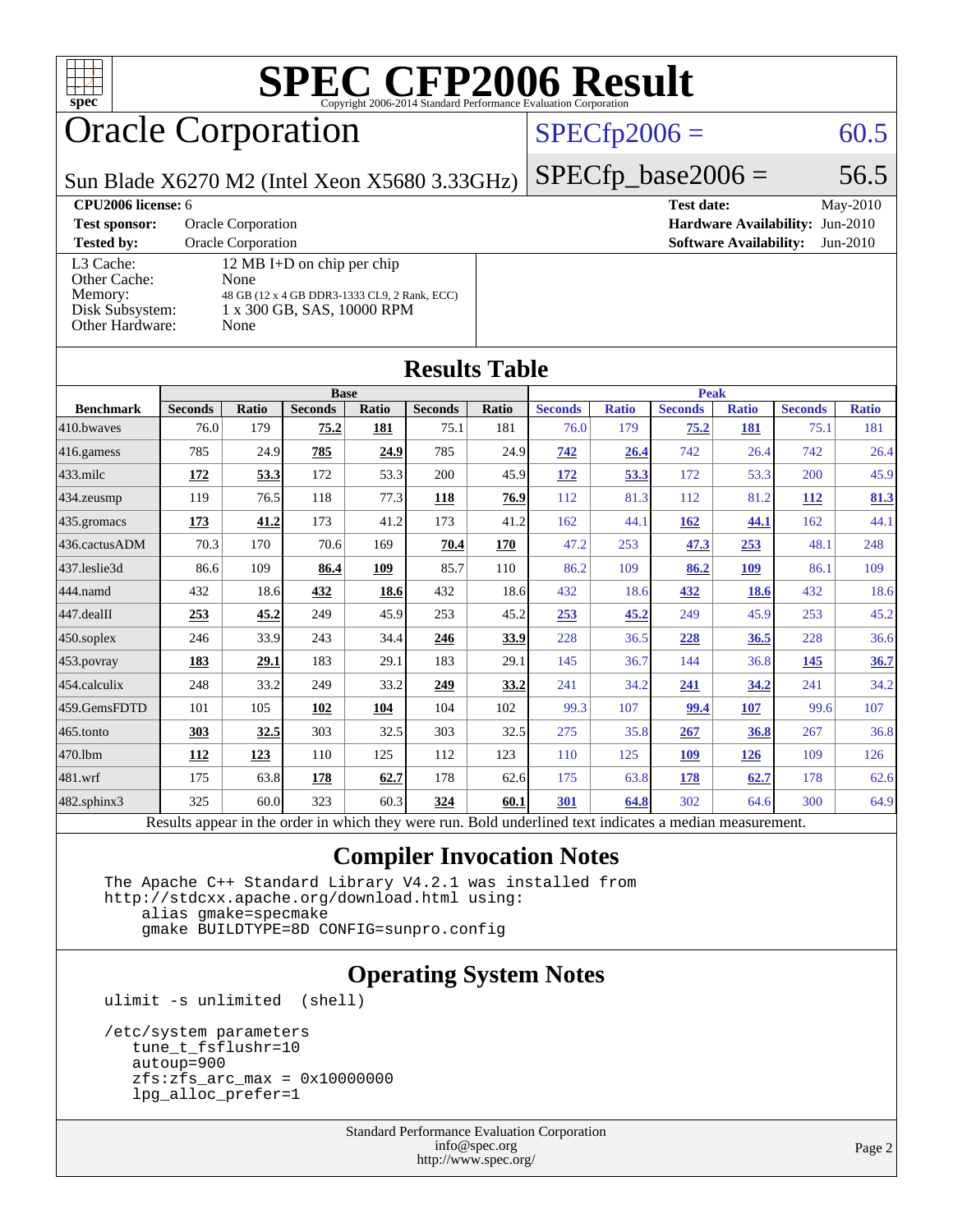

Continued on next page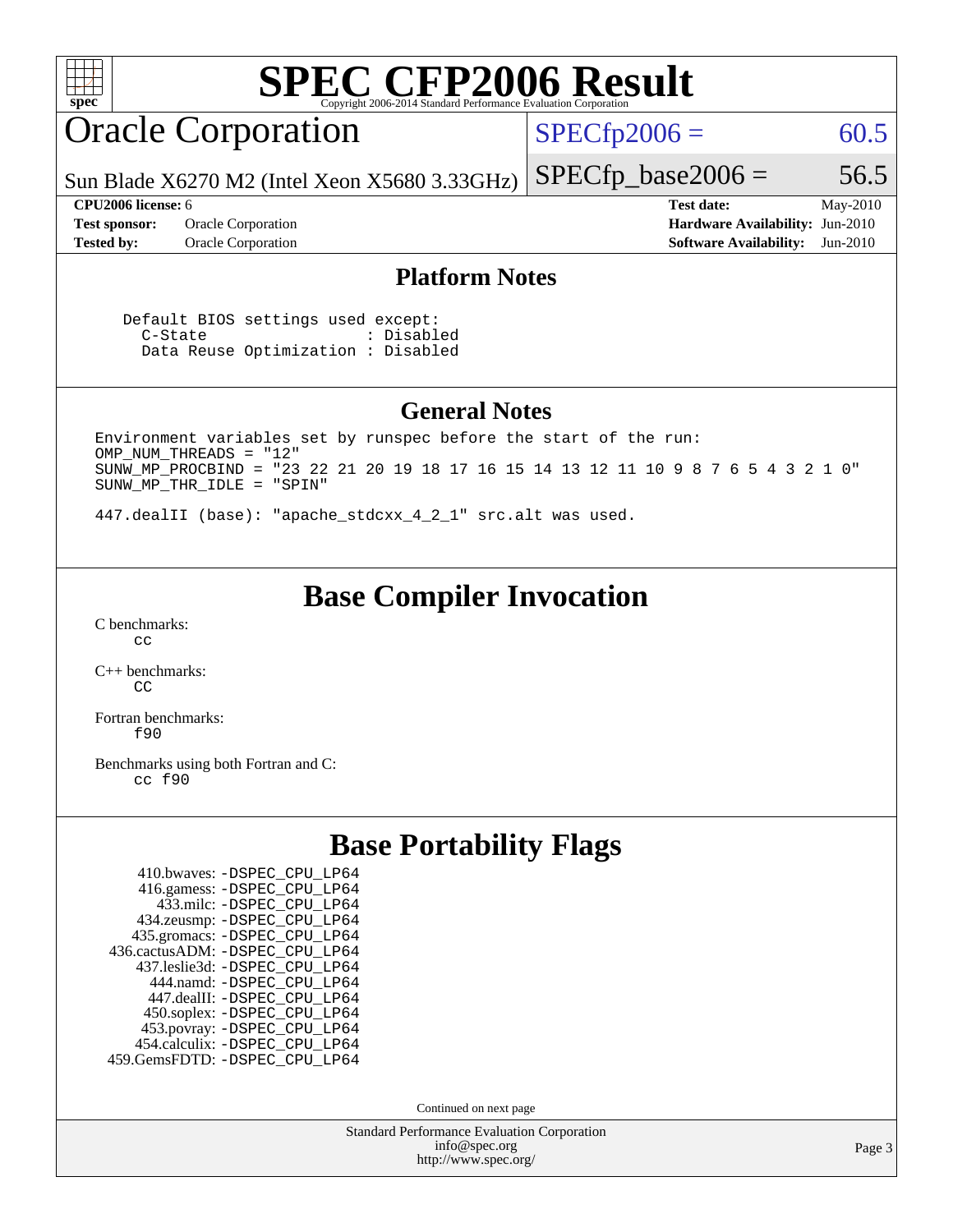

Oracle Corporation

 $SPECfp2006 = 60.5$  $SPECfp2006 = 60.5$ 

Sun Blade X6270 M2 (Intel Xeon X5680 3.33GHz)

 $SPECTp\_base2006 = 56.5$ 

**[Test sponsor:](http://www.spec.org/auto/cpu2006/Docs/result-fields.html#Testsponsor)** Oracle Corporation **[Hardware Availability:](http://www.spec.org/auto/cpu2006/Docs/result-fields.html#HardwareAvailability)** Jun-2010

**[CPU2006 license:](http://www.spec.org/auto/cpu2006/Docs/result-fields.html#CPU2006license)** 6 **[Test date:](http://www.spec.org/auto/cpu2006/Docs/result-fields.html#Testdate)** May-2010 **[Tested by:](http://www.spec.org/auto/cpu2006/Docs/result-fields.html#Testedby)** Oracle Corporation **[Software Availability:](http://www.spec.org/auto/cpu2006/Docs/result-fields.html#SoftwareAvailability)** Jun-2010

## **[Base Portability Flags \(Continued\)](http://www.spec.org/auto/cpu2006/Docs/result-fields.html#BasePortabilityFlags)**

 465.tonto: [-DSPEC\\_CPU\\_LP64](http://www.spec.org/cpu2006/results/res2010q3/cpu2006-20100816-12956.flags.html#suite_basePORTABILITY465_tonto_DSPEC_CPU_LP64) 470.lbm: [-DSPEC\\_CPU\\_LP64](http://www.spec.org/cpu2006/results/res2010q3/cpu2006-20100816-12956.flags.html#suite_basePORTABILITY470_lbm_DSPEC_CPU_LP64) 482.sphinx3: [-DSPEC\\_CPU\\_LP64](http://www.spec.org/cpu2006/results/res2010q3/cpu2006-20100816-12956.flags.html#suite_basePORTABILITY482_sphinx3_DSPEC_CPU_LP64)

481.wrf: [-DSPEC\\_CPU\\_LP64](http://www.spec.org/cpu2006/results/res2010q3/cpu2006-20100816-12956.flags.html#suite_basePORTABILITY481_wrf_DSPEC_CPU_LP64) [-DSPEC\\_CPU\\_WORDS\\_LITTLEENDIAN](http://www.spec.org/cpu2006/results/res2010q3/cpu2006-20100816-12956.flags.html#b481.wrf_baseCPORTABILITY_DSPEC_CPU_WORDS_LITTLEENDIAN)

### **[Base Optimization Flags](http://www.spec.org/auto/cpu2006/Docs/result-fields.html#BaseOptimizationFlags)**

[C benchmarks](http://www.spec.org/auto/cpu2006/Docs/result-fields.html#Cbenchmarks):

[-fast](http://www.spec.org/cpu2006/results/res2010q3/cpu2006-20100816-12956.flags.html#user_CCbase_fast_cc) [-xipo=2](http://www.spec.org/cpu2006/results/res2010q3/cpu2006-20100816-12956.flags.html#user_CCbase_xipo_5e3708e8f61bc7c7cade0f8c4dada1db) [-m64](http://www.spec.org/cpu2006/results/res2010q3/cpu2006-20100816-12956.flags.html#user_CCbase_F-m64) [-xautopar](http://www.spec.org/cpu2006/results/res2010q3/cpu2006-20100816-12956.flags.html#user_CCbase_F-xautopar) [-xreduction](http://www.spec.org/cpu2006/results/res2010q3/cpu2006-20100816-12956.flags.html#user_CCbase_F-xreduction)

[C++ benchmarks:](http://www.spec.org/auto/cpu2006/Docs/result-fields.html#CXXbenchmarks)

[-fast](http://www.spec.org/cpu2006/results/res2010q3/cpu2006-20100816-12956.flags.html#user_CXXbase_fast_CC) [-xipo=2](http://www.spec.org/cpu2006/results/res2010q3/cpu2006-20100816-12956.flags.html#user_CXXbase_xipo_5e3708e8f61bc7c7cade0f8c4dada1db) [-m64](http://www.spec.org/cpu2006/results/res2010q3/cpu2006-20100816-12956.flags.html#user_CXXbase_F-m64) [-xalias\\_level=compatible](http://www.spec.org/cpu2006/results/res2010q3/cpu2006-20100816-12956.flags.html#user_CXXbase_xalias_level_CC_96f159d8d9a7543292667cc08592323e) [-library=no%Cstd](http://www.spec.org/cpu2006/results/res2010q3/cpu2006-20100816-12956.flags.html#user_CXXbase_libnostd_da34b52876dd9b1697776043cd006b82) [-I/data1/stdcxx-4.2.1/include](http://www.spec.org/cpu2006/results/res2010q3/cpu2006-20100816-12956.flags.html#user_CXXbase_Istd_4fc7ad00c9c434abcb7de97d85ed6ad2) [-I/data1/stdcxx-4.2.1/build/include](http://www.spec.org/cpu2006/results/res2010q3/cpu2006-20100816-12956.flags.html#user_CXXbase_Istd_4b9c40c8918f57fee28a1200b57dc7cb) [-L/data1/stdcxx-4.2.1/build/lib](http://www.spec.org/cpu2006/results/res2010q3/cpu2006-20100816-12956.flags.html#user_CXXbase_Lstd_6add3e3fff8e2dc5dfe0d420dc2ed732) [-R/data1/stdcxx-4.2.1/build/lib](http://www.spec.org/cpu2006/results/res2010q3/cpu2006-20100816-12956.flags.html#user_CXXbase_Rstd_40c30b0b63436923f138f07b8376a63f) [-lstd8D](http://www.spec.org/cpu2006/results/res2010q3/cpu2006-20100816-12956.flags.html#user_CXXbase_F-lstd)

[Fortran benchmarks](http://www.spec.org/auto/cpu2006/Docs/result-fields.html#Fortranbenchmarks):

[-fast](http://www.spec.org/cpu2006/results/res2010q3/cpu2006-20100816-12956.flags.html#user_FCbase_fast_f90) [-xipo=2](http://www.spec.org/cpu2006/results/res2010q3/cpu2006-20100816-12956.flags.html#user_FCbase_xipo_5e3708e8f61bc7c7cade0f8c4dada1db) [-m64](http://www.spec.org/cpu2006/results/res2010q3/cpu2006-20100816-12956.flags.html#user_FCbase_F-m64) [-xautopar](http://www.spec.org/cpu2006/results/res2010q3/cpu2006-20100816-12956.flags.html#user_FCbase_F-xautopar) [-xreduction](http://www.spec.org/cpu2006/results/res2010q3/cpu2006-20100816-12956.flags.html#user_FCbase_F-xreduction)

```
Benchmarks using both Fortran and C: 
   -fast(cc) -xipo=2 -m64 -xautopar -xreduction -fast(f90)
```
### **[Base Other Flags](http://www.spec.org/auto/cpu2006/Docs/result-fields.html#BaseOtherFlags)**

[C benchmarks](http://www.spec.org/auto/cpu2006/Docs/result-fields.html#Cbenchmarks):  $-V$   $-$ #  $-x$ jobs=24

[C++ benchmarks:](http://www.spec.org/auto/cpu2006/Docs/result-fields.html#CXXbenchmarks) [-verbose=diags,version](http://www.spec.org/cpu2006/results/res2010q3/cpu2006-20100816-12956.flags.html#user_CXXbase_verbose_CC) [-xjobs=24](http://www.spec.org/cpu2006/results/res2010q3/cpu2006-20100816-12956.flags.html#user_CXXbase_xjobs_abd6ddc54c9060592217816ca032119c)

[Fortran benchmarks](http://www.spec.org/auto/cpu2006/Docs/result-fields.html#Fortranbenchmarks):  $-V$   $-v$   $-xjobs=24$ 

[Benchmarks using both Fortran and C](http://www.spec.org/auto/cpu2006/Docs/result-fields.html#BenchmarksusingbothFortranandC):  $-V$  [-#](http://www.spec.org/cpu2006/results/res2010q3/cpu2006-20100816-12956.flags.html#user_CC_FCbase_verbose_cc)  $-xjobs=24$  [-v](http://www.spec.org/cpu2006/results/res2010q3/cpu2006-20100816-12956.flags.html#user_CC_FCbase_verbose_f90)

## **[Peak Compiler Invocation](http://www.spec.org/auto/cpu2006/Docs/result-fields.html#PeakCompilerInvocation)**

[C benchmarks](http://www.spec.org/auto/cpu2006/Docs/result-fields.html#Cbenchmarks): [cc](http://www.spec.org/cpu2006/results/res2010q3/cpu2006-20100816-12956.flags.html#user_CCpeak_solaris_studio_cc)

[C++ benchmarks:](http://www.spec.org/auto/cpu2006/Docs/result-fields.html#CXXbenchmarks)  $C<sub>C</sub>$ 

Continued on next page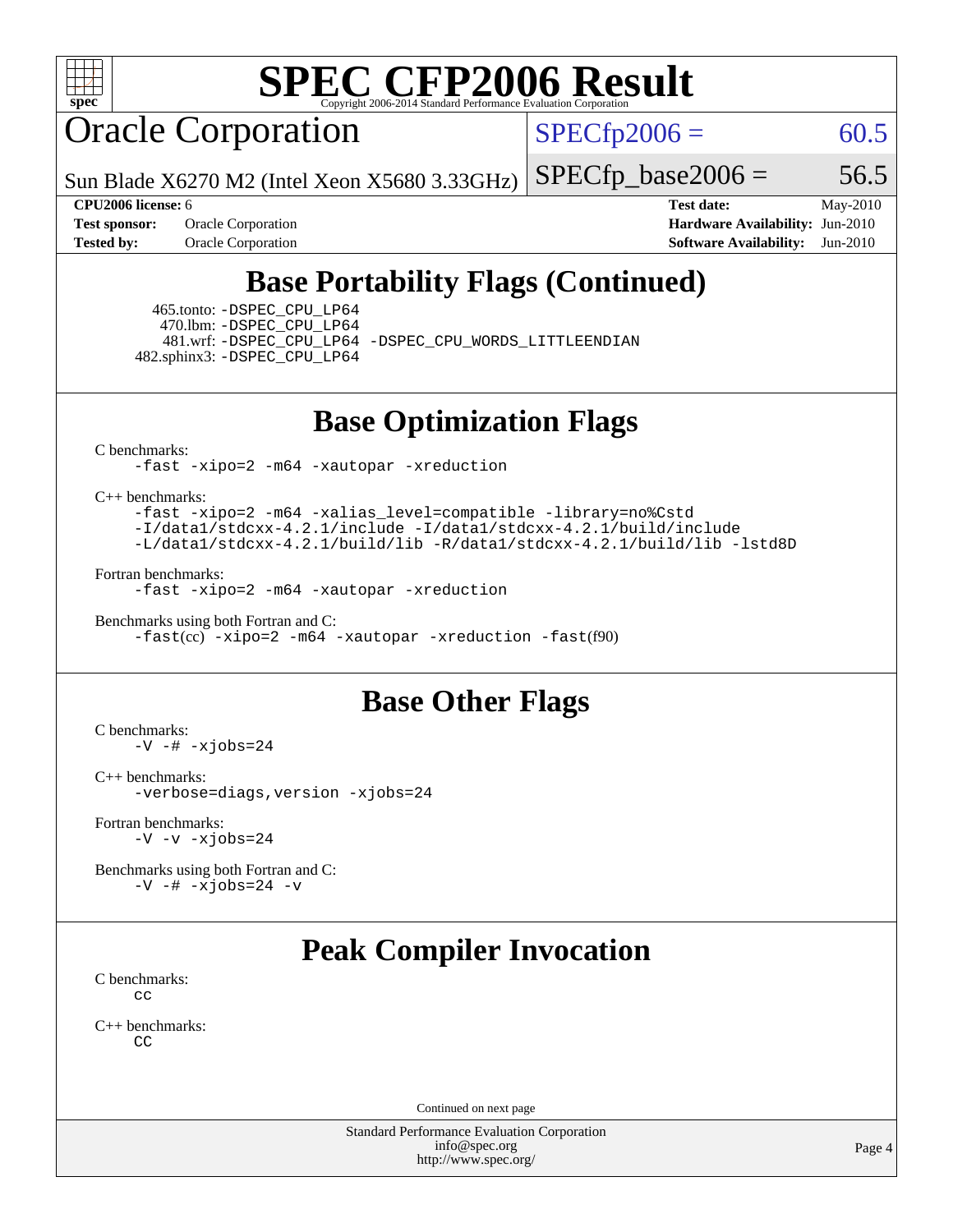

# Oracle Corporation

 $SPECfp2006 = 60.5$  $SPECfp2006 = 60.5$ 

Sun Blade X6270 M2 (Intel Xeon X5680 3.33GHz)

 $SPECTp\_base2006 = 56.5$ 

**[CPU2006 license:](http://www.spec.org/auto/cpu2006/Docs/result-fields.html#CPU2006license)** 6 **[Test date:](http://www.spec.org/auto/cpu2006/Docs/result-fields.html#Testdate)** May-2010 **[Test sponsor:](http://www.spec.org/auto/cpu2006/Docs/result-fields.html#Testsponsor)** Oracle Corporation **[Hardware Availability:](http://www.spec.org/auto/cpu2006/Docs/result-fields.html#HardwareAvailability)** Jun-2010 **[Tested by:](http://www.spec.org/auto/cpu2006/Docs/result-fields.html#Testedby)** Oracle Corporation **[Software Availability:](http://www.spec.org/auto/cpu2006/Docs/result-fields.html#SoftwareAvailability)** Jun-2010

# **[Peak Compiler Invocation \(Continued\)](http://www.spec.org/auto/cpu2006/Docs/result-fields.html#PeakCompilerInvocation)**

[Fortran benchmarks](http://www.spec.org/auto/cpu2006/Docs/result-fields.html#Fortranbenchmarks): [f90](http://www.spec.org/cpu2006/results/res2010q3/cpu2006-20100816-12956.flags.html#user_FCpeak_solaris_studio_f90)

[Benchmarks using both Fortran and C](http://www.spec.org/auto/cpu2006/Docs/result-fields.html#BenchmarksusingbothFortranandC): [cc](http://www.spec.org/cpu2006/results/res2010q3/cpu2006-20100816-12956.flags.html#user_CC_FCpeak_solaris_studio_cc) [f90](http://www.spec.org/cpu2006/results/res2010q3/cpu2006-20100816-12956.flags.html#user_CC_FCpeak_solaris_studio_f90)

### **[Peak Portability Flags](http://www.spec.org/auto/cpu2006/Docs/result-fields.html#PeakPortabilityFlags)**

 410.bwaves: [-DSPEC\\_CPU\\_LP64](http://www.spec.org/cpu2006/results/res2010q3/cpu2006-20100816-12956.flags.html#suite_peakPORTABILITY410_bwaves_DSPEC_CPU_LP64) 433.milc: [-DSPEC\\_CPU\\_LP64](http://www.spec.org/cpu2006/results/res2010q3/cpu2006-20100816-12956.flags.html#suite_peakPORTABILITY433_milc_DSPEC_CPU_LP64) 436.cactusADM: [-DSPEC\\_CPU\\_LP64](http://www.spec.org/cpu2006/results/res2010q3/cpu2006-20100816-12956.flags.html#suite_peakPORTABILITY436_cactusADM_DSPEC_CPU_LP64) 444.namd: [-DSPEC\\_CPU\\_LP64](http://www.spec.org/cpu2006/results/res2010q3/cpu2006-20100816-12956.flags.html#suite_peakPORTABILITY444_namd_DSPEC_CPU_LP64) 447.dealII: [-DSPEC\\_CPU\\_LP64](http://www.spec.org/cpu2006/results/res2010q3/cpu2006-20100816-12956.flags.html#suite_peakPORTABILITY447_dealII_DSPEC_CPU_LP64) 481.wrf: [-DSPEC\\_CPU\\_LP64](http://www.spec.org/cpu2006/results/res2010q3/cpu2006-20100816-12956.flags.html#suite_peakPORTABILITY481_wrf_DSPEC_CPU_LP64) [-DSPEC\\_CPU\\_WORDS\\_LITTLEENDIAN](http://www.spec.org/cpu2006/results/res2010q3/cpu2006-20100816-12956.flags.html#b481.wrf_peakCPORTABILITY_DSPEC_CPU_WORDS_LITTLEENDIAN)

## **[Peak Optimization Flags](http://www.spec.org/auto/cpu2006/Docs/result-fields.html#PeakOptimizationFlags)**

[C benchmarks](http://www.spec.org/auto/cpu2006/Docs/result-fields.html#Cbenchmarks):

433.milc: basepeak = yes

```
 470.lbm: -xprofile=collect:./feedback(pass 1)
        -xprofile=use:./feedback-fast-xipo=2-m64
        -xpagesize=2M -xautopar -xreduction
        -L/data1/SmartHeap_9/lib -R/data1/SmartHeap_9/lib -lsmartheap_mt64
482.sphinx3: -fast -xipo=2 -m64 -xpagesize=2M -xalias_level=std
```

```
-xrestrict -xprefetch=no%auto -xautopar -xreduction
```
[C++ benchmarks:](http://www.spec.org/auto/cpu2006/Docs/result-fields.html#CXXbenchmarks)

```
 444.namd: basepeak = yes
```
447.dealII: basepeak = yes

```
 450.soplex: -xprofile=collect:./feedback(pass 1)
       -xprofile=use:./feedback(pass 2) -fast -xipo=2
       -xpagesize=2M -xalias_level=compatible -library=stlport4
       -m64
```

```
 453.povray: -xprofile=collect:./feedback(pass 1)
       -xprofile=use:./feedback-fast-xipo=2-m64
       -xpagesize=2M -xvector=no%simd -xalias_level=compatible
       -library=stlport4 -qoption iropt -Atile:skewp
       -qoption iropt -Ainline:cs=700
```
Continued on next page

```
Standard Performance Evaluation Corporation
             info@spec.org
          http://www.spec.org/
```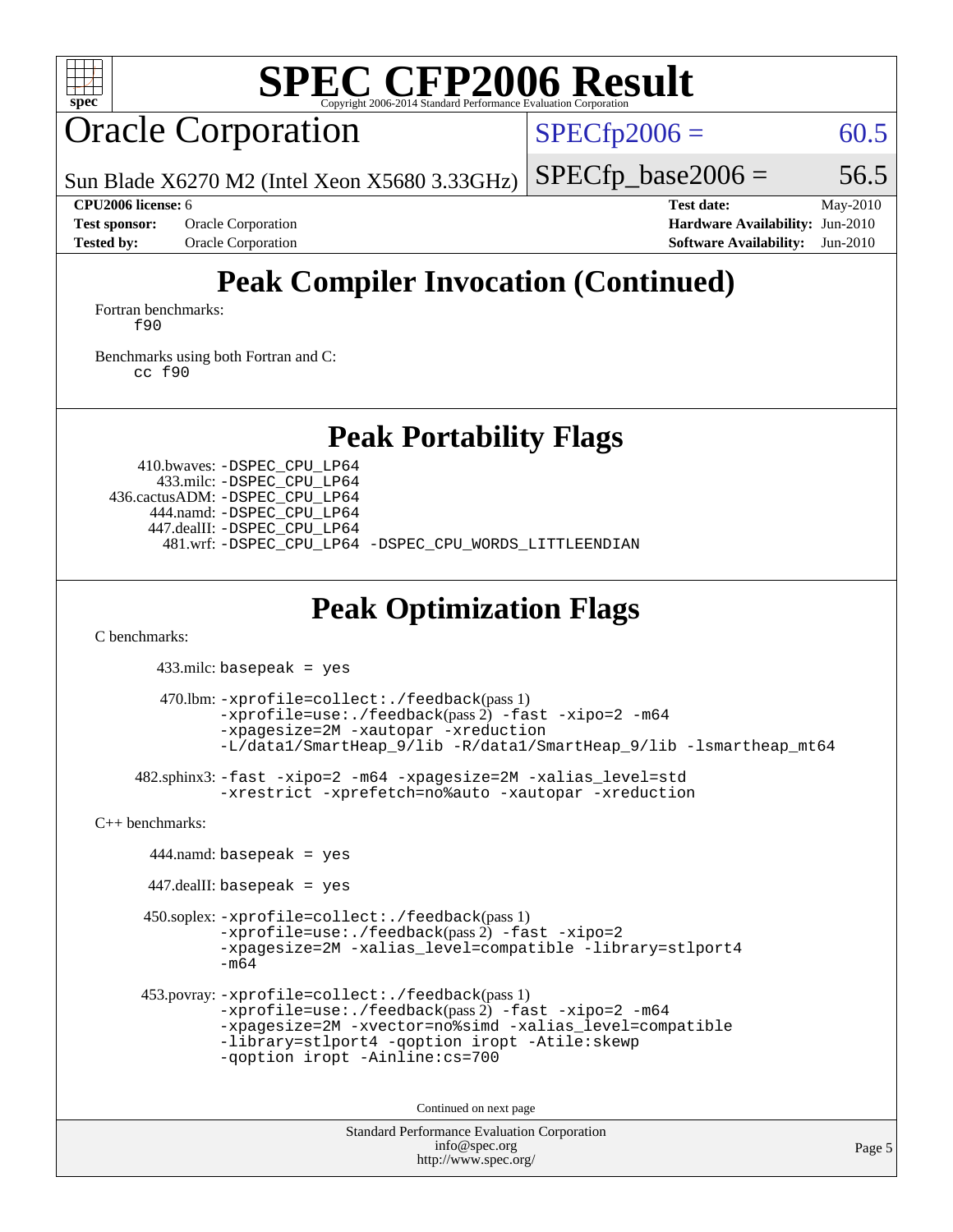

Oracle Corporation

 $SPECfp2006 = 60.5$  $SPECfp2006 = 60.5$ 

Sun Blade X6270 M2 (Intel Xeon X5680 3.33GHz)

 $SPECTp\_base2006 = 56.5$ 

**[Tested by:](http://www.spec.org/auto/cpu2006/Docs/result-fields.html#Testedby)** Oracle Corporation **[Software Availability:](http://www.spec.org/auto/cpu2006/Docs/result-fields.html#SoftwareAvailability)** Jun-2010

**[CPU2006 license:](http://www.spec.org/auto/cpu2006/Docs/result-fields.html#CPU2006license)** 6 **[Test date:](http://www.spec.org/auto/cpu2006/Docs/result-fields.html#Testdate)** May-2010 **[Test sponsor:](http://www.spec.org/auto/cpu2006/Docs/result-fields.html#Testsponsor)** Oracle Corporation **[Hardware Availability:](http://www.spec.org/auto/cpu2006/Docs/result-fields.html#HardwareAvailability)** Jun-2010

# **[Peak Optimization Flags \(Continued\)](http://www.spec.org/auto/cpu2006/Docs/result-fields.html#PeakOptimizationFlags)**

[Fortran benchmarks](http://www.spec.org/auto/cpu2006/Docs/result-fields.html#Fortranbenchmarks):

 $410.bwaves: basepeak = yes$  416.gamess: [-fast](http://www.spec.org/cpu2006/results/res2010q3/cpu2006-20100816-12956.flags.html#user_peakOPTIMIZE416_gamess_fast_f90) [-xipo=2](http://www.spec.org/cpu2006/results/res2010q3/cpu2006-20100816-12956.flags.html#user_peakOPTIMIZE416_gamess_xipo_5e3708e8f61bc7c7cade0f8c4dada1db) [-m64](http://www.spec.org/cpu2006/results/res2010q3/cpu2006-20100816-12956.flags.html#user_peakOPTIMIZE416_gamess_F-m64) [-xpagesize=2M](http://www.spec.org/cpu2006/results/res2010q3/cpu2006-20100816-12956.flags.html#user_peakOPTIMIZE416_gamess_xpagesize_f50b67cca4ef3b24ae5e9aaf0af70b7e) [-xunroll=1](http://www.spec.org/cpu2006/results/res2010q3/cpu2006-20100816-12956.flags.html#user_peakOPTIMIZE416_gamess_xunroll_eaf2f69530c229377fe8e7f42ab5c10e) [-xvector=no%simd](http://www.spec.org/cpu2006/results/res2010q3/cpu2006-20100816-12956.flags.html#user_peakOPTIMIZE416_gamess_xvector_2196fdf3a3baef4eab489495c9b85ea6) 434.zeusmp: [-xprofile=collect:./feedback](http://www.spec.org/cpu2006/results/res2010q3/cpu2006-20100816-12956.flags.html#user_peakPASS1_FFLAGSPASS1_LDFLAGS434_zeusmp_xprofile_collect_eb7600ff49c156e08b79eda146723f7d)(pass 1) [-xprofile=use:./feedback](http://www.spec.org/cpu2006/results/res2010q3/cpu2006-20100816-12956.flags.html#user_peakPASS2_FFLAGSPASS2_LDFLAGS434_zeusmp_xprofile_use_2c7da09021590254e061b7043891e3f2)(pass 2) [-fast](http://www.spec.org/cpu2006/results/res2010q3/cpu2006-20100816-12956.flags.html#user_peakOPTIMIZE434_zeusmp_fast_f90) [-xipo=2](http://www.spec.org/cpu2006/results/res2010q3/cpu2006-20100816-12956.flags.html#user_peakOPTIMIZE434_zeusmp_xipo_5e3708e8f61bc7c7cade0f8c4dada1db) [-m64](http://www.spec.org/cpu2006/results/res2010q3/cpu2006-20100816-12956.flags.html#user_peakOPTIMIZE434_zeusmp_F-m64) [-xautopar](http://www.spec.org/cpu2006/results/res2010q3/cpu2006-20100816-12956.flags.html#user_peakEXTRA_OPTIMIZE434_zeusmp_F-xautopar) [-xreduction](http://www.spec.org/cpu2006/results/res2010q3/cpu2006-20100816-12956.flags.html#user_peakEXTRA_OPTIMIZE434_zeusmp_F-xreduction) 437.leslie3d: [-xprofile=collect:./feedback](http://www.spec.org/cpu2006/results/res2010q3/cpu2006-20100816-12956.flags.html#user_peakPASS1_FFLAGSPASS1_LDFLAGS437_leslie3d_xprofile_collect_eb7600ff49c156e08b79eda146723f7d)(pass 1)  $-$ xprofile=use:./feedback(pass 2)  $-$ fast  $-$ xipo=2  $-$ m64 [-Qoption ube -xprefetch\\_mult=2](http://www.spec.org/cpu2006/results/res2010q3/cpu2006-20100816-12956.flags.html#user_peakOPTIMIZE437_leslie3d_xprefetch_mult_979b6207348c3bacab702ce86600ed98) [-xautopar](http://www.spec.org/cpu2006/results/res2010q3/cpu2006-20100816-12956.flags.html#user_peakEXTRA_OPTIMIZE437_leslie3d_F-xautopar) [-xreduction](http://www.spec.org/cpu2006/results/res2010q3/cpu2006-20100816-12956.flags.html#user_peakEXTRA_OPTIMIZE437_leslie3d_F-xreduction) 459.GemsFDTD: [-xprofile=collect:./feedback](http://www.spec.org/cpu2006/results/res2010q3/cpu2006-20100816-12956.flags.html#user_peakPASS1_FFLAGSPASS1_LDFLAGS459_GemsFDTD_xprofile_collect_eb7600ff49c156e08b79eda146723f7d)(pass 1)  $-$ xprofile=use:./feedback(pass 2)  $-$ fast  $-$ xipo=2  $-$ m64 [-xpagesize=2M](http://www.spec.org/cpu2006/results/res2010q3/cpu2006-20100816-12956.flags.html#user_peakOPTIMIZE459_GemsFDTD_xpagesize_f50b67cca4ef3b24ae5e9aaf0af70b7e) [-xautopar](http://www.spec.org/cpu2006/results/res2010q3/cpu2006-20100816-12956.flags.html#user_peakOPTIMIZE459_GemsFDTD_F-xautopar) [-xreduction](http://www.spec.org/cpu2006/results/res2010q3/cpu2006-20100816-12956.flags.html#user_peakOPTIMIZE459_GemsFDTD_F-xreduction) 465.tonto: [-xprofile=collect:./feedback](http://www.spec.org/cpu2006/results/res2010q3/cpu2006-20100816-12956.flags.html#user_peakPASS1_FFLAGSPASS1_LDFLAGS465_tonto_xprofile_collect_eb7600ff49c156e08b79eda146723f7d)(pass 1) [-xprofile=use:./feedback](http://www.spec.org/cpu2006/results/res2010q3/cpu2006-20100816-12956.flags.html#user_peakPASS2_FFLAGSPASS2_LDFLAGS465_tonto_xprofile_use_2c7da09021590254e061b7043891e3f2)(pass 2) [-fast](http://www.spec.org/cpu2006/results/res2010q3/cpu2006-20100816-12956.flags.html#user_peakOPTIMIZE465_tonto_fast_f90) [-xipo=2](http://www.spec.org/cpu2006/results/res2010q3/cpu2006-20100816-12956.flags.html#user_peakOPTIMIZE465_tonto_xipo_5e3708e8f61bc7c7cade0f8c4dada1db) [-m64](http://www.spec.org/cpu2006/results/res2010q3/cpu2006-20100816-12956.flags.html#user_peakOPTIMIZE465_tonto_F-m64) [-xpagesize=2M](http://www.spec.org/cpu2006/results/res2010q3/cpu2006-20100816-12956.flags.html#user_peakOPTIMIZE465_tonto_xpagesize_f50b67cca4ef3b24ae5e9aaf0af70b7e) [-xautopar](http://www.spec.org/cpu2006/results/res2010q3/cpu2006-20100816-12956.flags.html#user_peakOPTIMIZE465_tonto_F-xautopar) [-xreduction](http://www.spec.org/cpu2006/results/res2010q3/cpu2006-20100816-12956.flags.html#user_peakOPTIMIZE465_tonto_F-xreduction) [-xprefetch=no%auto](http://www.spec.org/cpu2006/results/res2010q3/cpu2006-20100816-12956.flags.html#user_peakOPTIMIZE465_tonto_xprefetch_aadf369b144f677b141e4051b7b2a0c9) [-stackvar](http://www.spec.org/cpu2006/results/res2010q3/cpu2006-20100816-12956.flags.html#user_peakOPTIMIZE465_tonto_F-stackvar) [-xalias](http://www.spec.org/cpu2006/results/res2010q3/cpu2006-20100816-12956.flags.html#user_peakFOPTIMIZE465_tonto_xalias) [-lumem](http://www.spec.org/cpu2006/results/res2010q3/cpu2006-20100816-12956.flags.html#user_peakEXTRA_LIBS465_tonto_F-lumem) [Benchmarks using both Fortran and C](http://www.spec.org/auto/cpu2006/Docs/result-fields.html#BenchmarksusingbothFortranandC): 435.gromacs: [-xprofile=collect:./feedback](http://www.spec.org/cpu2006/results/res2010q3/cpu2006-20100816-12956.flags.html#user_peakPASS1_CFLAGSPASS1_FFLAGSPASS1_LDFLAGS435_gromacs_xprofile_collect_eb7600ff49c156e08b79eda146723f7d)(pass 1) [-xprofile=use:./feedback](http://www.spec.org/cpu2006/results/res2010q3/cpu2006-20100816-12956.flags.html#user_peakPASS2_CFLAGSPASS2_FFLAGSPASS2_LDFLAGS435_gromacs_xprofile_use_2c7da09021590254e061b7043891e3f2)(pass 2) [-fast](http://www.spec.org/cpu2006/results/res2010q3/cpu2006-20100816-12956.flags.html#user_peakOPTIMIZE435_gromacs_fast_f90)(cc) -fast(f90) [-xvector=no%simd](http://www.spec.org/cpu2006/results/res2010q3/cpu2006-20100816-12956.flags.html#user_peakOPTIMIZE435_gromacs_xvector_2196fdf3a3baef4eab489495c9b85ea6) [-xipo=2](http://www.spec.org/cpu2006/results/res2010q3/cpu2006-20100816-12956.flags.html#user_peakOPTIMIZE435_gromacs_xipo_5e3708e8f61bc7c7cade0f8c4dada1db) [-m64](http://www.spec.org/cpu2006/results/res2010q3/cpu2006-20100816-12956.flags.html#user_peakOPTIMIZE435_gromacs_F-m64) [-xpagesize=2M](http://www.spec.org/cpu2006/results/res2010q3/cpu2006-20100816-12956.flags.html#user_peakOPTIMIZE435_gromacs_xpagesize_f50b67cca4ef3b24ae5e9aaf0af70b7e) [-Qoption ube -fsimple=3](http://www.spec.org/cpu2006/results/res2010q3/cpu2006-20100816-12956.flags.html#user_peakFOPTIMIZE435_gromacs_fsimple3) [-xautopar](http://www.spec.org/cpu2006/results/res2010q3/cpu2006-20100816-12956.flags.html#user_peakEXTRA_OPTIMIZE435_gromacs_F-xautopar) [-xreduction](http://www.spec.org/cpu2006/results/res2010q3/cpu2006-20100816-12956.flags.html#user_peakEXTRA_OPTIMIZE435_gromacs_F-xreduction) 436.cactusADM: [-xprofile=collect:./feedback](http://www.spec.org/cpu2006/results/res2010q3/cpu2006-20100816-12956.flags.html#user_peakPASS1_CFLAGSPASS1_FFLAGSPASS1_LDFLAGS436_cactusADM_xprofile_collect_eb7600ff49c156e08b79eda146723f7d)(pass 1)  $-$ xprofile=use:./feedback(pass 2)  $-m64$   $-fast(cc)$  $-fast(cc)$   $-fast(f90)$ [-xipo=0](http://www.spec.org/cpu2006/results/res2010q3/cpu2006-20100816-12956.flags.html#user_peakOPTIMIZE436_cactusADM_xipo_ffc6258d3317cb9ac39273bb1552285a) [-xpagesize=2M](http://www.spec.org/cpu2006/results/res2010q3/cpu2006-20100816-12956.flags.html#user_peakOPTIMIZE436_cactusADM_xpagesize_f50b67cca4ef3b24ae5e9aaf0af70b7e) [-xprefetch\\_level=2](http://www.spec.org/cpu2006/results/res2010q3/cpu2006-20100816-12956.flags.html#user_peakOPTIMIZE436_cactusADM_xprefetch_level_a95d45b25f6cde09b31d400468e2d02f) [-W2,-Aparallel:nthreads=24](http://www.spec.org/cpu2006/results/res2010q3/cpu2006-20100816-12956.flags.html#user_peakCOPTIMIZE436_cactusADM_Aparallel:nthreads_ffe7ac36998fde161dab597486cf39f7) [-Qoption iropt -Aparallel:nthreads=24](http://www.spec.org/cpu2006/results/res2010q3/cpu2006-20100816-12956.flags.html#user_peakFOPTIMIZE436_cactusADM_Aparallel:nthreads_0a2e21fb3e557933e20e1cb82735a258) [-xautopar](http://www.spec.org/cpu2006/results/res2010q3/cpu2006-20100816-12956.flags.html#user_peakEXTRA_OPTIMIZE436_cactusADM_F-xautopar) [-xreduction](http://www.spec.org/cpu2006/results/res2010q3/cpu2006-20100816-12956.flags.html#user_peakEXTRA_OPTIMIZE436_cactusADM_F-xreduction) [-lumem](http://www.spec.org/cpu2006/results/res2010q3/cpu2006-20100816-12956.flags.html#user_peakEXTRA_LIBS436_cactusADM_F-lumem) [-lmvec](http://www.spec.org/cpu2006/results/res2010q3/cpu2006-20100816-12956.flags.html#user_peakEXTRA_LIBS436_cactusADM_F-lmvec) 454.calculix: [-fast](http://www.spec.org/cpu2006/results/res2010q3/cpu2006-20100816-12956.flags.html#user_peakOPTIMIZE454_calculix_fast_cc)(cc) [-fast](http://www.spec.org/cpu2006/results/res2010q3/cpu2006-20100816-12956.flags.html#user_peakOPTIMIZE454_calculix_fast_f90)(f90) [-xipo=2](http://www.spec.org/cpu2006/results/res2010q3/cpu2006-20100816-12956.flags.html#user_peakOPTIMIZE454_calculix_xipo_5e3708e8f61bc7c7cade0f8c4dada1db) [-m64](http://www.spec.org/cpu2006/results/res2010q3/cpu2006-20100816-12956.flags.html#user_peakOPTIMIZE454_calculix_F-m64) [-xpagesize=2M](http://www.spec.org/cpu2006/results/res2010q3/cpu2006-20100816-12956.flags.html#user_peakOPTIMIZE454_calculix_xpagesize_f50b67cca4ef3b24ae5e9aaf0af70b7e) [-xunroll=3](http://www.spec.org/cpu2006/results/res2010q3/cpu2006-20100816-12956.flags.html#user_peakEXTRA_OPTIMIZE454_calculix_xunroll_9321122b48840c65876e9c8440608bf5) [-xprefetch\\_level=2](http://www.spec.org/cpu2006/results/res2010q3/cpu2006-20100816-12956.flags.html#user_peakEXTRA_OPTIMIZE454_calculix_xprefetch_level_a95d45b25f6cde09b31d400468e2d02f) [-xprefetch\\_auto\\_type=indirect\\_array\\_access](http://www.spec.org/cpu2006/results/res2010q3/cpu2006-20100816-12956.flags.html#user_peakEXTRA_OPTIMIZE454_calculix_F-xprefetch_auto_type:indirect_array_access)  $481.$ wrf: basepeak = yes

### **[Peak Other Flags](http://www.spec.org/auto/cpu2006/Docs/result-fields.html#PeakOtherFlags)**

[C benchmarks](http://www.spec.org/auto/cpu2006/Docs/result-fields.html#Cbenchmarks):

 $-V$   $-$ #  $-xjobs=24$ 

Continued on next page